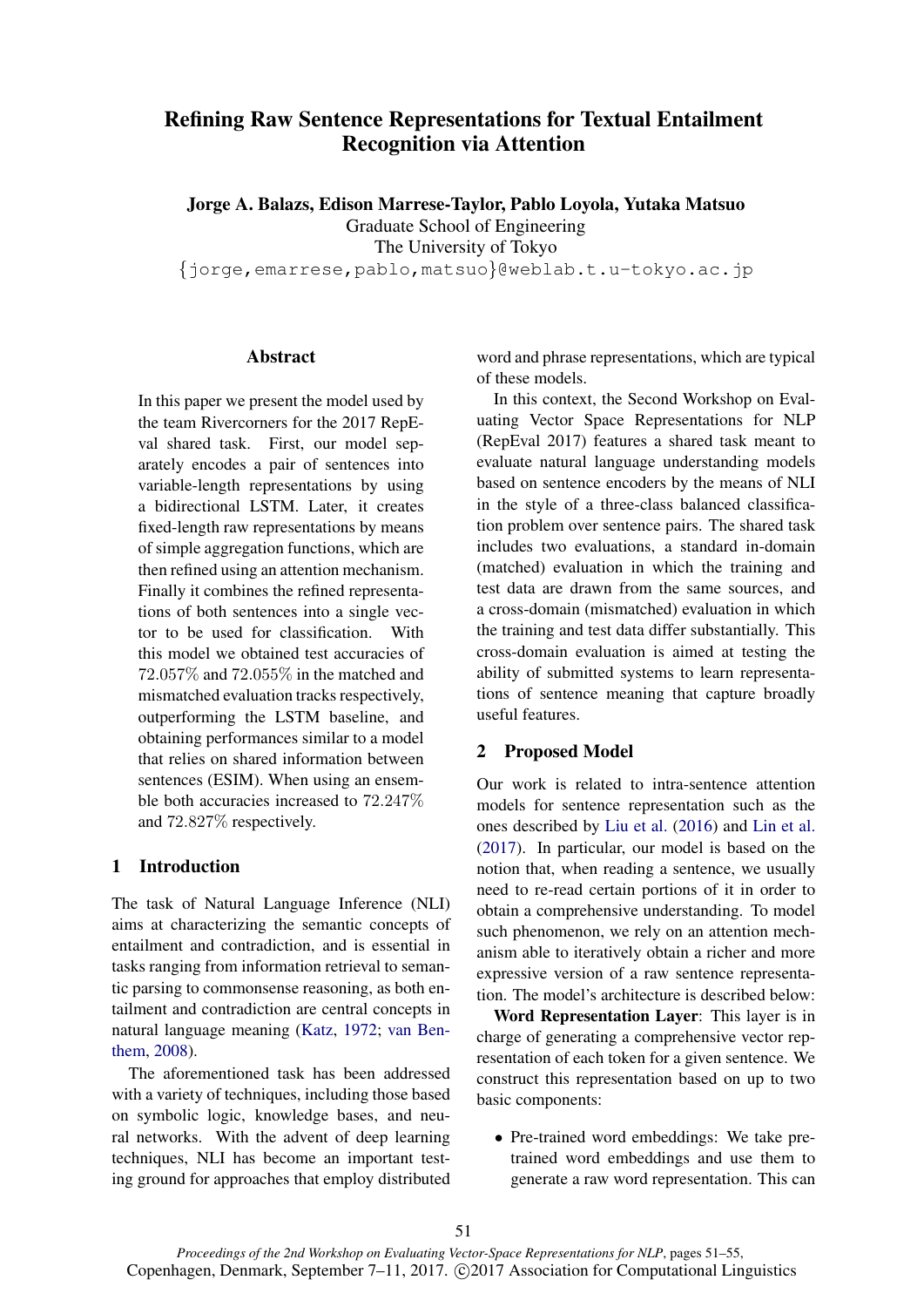be seen as a simple lookup-layer that returns a word vector for each provided word index.

• Character embeddings: We generate a character-based representation of each word, which we concatenate to the word vectors as returned by the previous component. We start by generating a randomly initialized character embedding matrix  $C$ . Then, we split each word into its component characters, get their corresponding character embedding vectors from C and feed them into a unidirectional Long Short-Term Memory Network (LSTM) (Hochreiter and Schmidhuber, 1997). We then choose the last hidden state returned by the LSTM as the fixed-size character-based vector representation for each token. Our embedding matrix  $C$  is trained with the rest of the model (Wang et al., 2017).

Context Representation Layer: This layer complements the vectors generated by the Word Representation Layer by incorporating contextual information into them. To do this, we utilize a bidirectional LSTM that reads through the embedded sequence and returns the hidden states for each time step. These are context-aware representations focused on each position. Formally, let  $S$ be a sentence such as  $S = \{x_1, \ldots, x_n\}$ , where each  $x_i$  is an embedded word vector as returned by the previous layer, then the context-rich word representation  $\boldsymbol{h}_i$  is calculated as follows for each time step  $i = 1, \ldots, n$ :

$$
\overrightarrow{\boldsymbol{h}}_{i} = LSTM(\boldsymbol{x}_{i}, \overrightarrow{\boldsymbol{h}}_{i-1})
$$
 (1)

$$
\overleftarrow{\boldsymbol{h}}_{i} = LSTM(\boldsymbol{x}_{i}, \overleftarrow{\boldsymbol{h}}_{i+1})
$$
 (2)

$$
\boldsymbol{h}_i = [\overrightarrow{\boldsymbol{h}}_i; \overleftarrow{\boldsymbol{h}}_i] \tag{3}
$$

Where  $\overrightarrow{h}_i$  is the forward contextual vector representation of  $x_i$ ,  $\overline{h}_i$  the backward one, and  $[\cdot;\cdot]$  represents the concatenation of two vectors. The output of this layer is a variable-length sentence representation for both the premise and hypothesis. We then define a pooling layer in charge of a generating a raw fixed-size representation of each sentence.

Pooling Layer: This layer is in charge of generating a crude sentence representation vector by reducing the sequence dimension using one of four simple operations, all of which are fed the contextaware token representations obtained previously:

$$
\bar{\boldsymbol{h}} = \frac{1}{n} \sum_{i=1}^{n} \boldsymbol{h}_i
$$
 (4)

$$
\bar{\boldsymbol{h}} = \sum_{i=1}^{n} \boldsymbol{h}_i \tag{5}
$$

$$
\bar{\boldsymbol{h}} = [\overrightarrow{\boldsymbol{h}}_n; \overleftarrow{\boldsymbol{h}}_1] \tag{6}
$$

$$
\bar{\boldsymbol{h}} = \max_{i=1...n} \boldsymbol{h}_i \tag{7}
$$

These operations correspond to the *mean* of the word representations (eq. 4), their *sum* (eq. 5), the concatenation of the *last* hidden state for each direction (eq. 6), and the *maximum* one (eq. 7).

Inner Attention Layer: To refine the representations generated by the pooling strategy, we use a global attention mechanism (Luong et al., 2015; Vinyals et al., 2015) that compares each contextaware token representation  $h_i$  with the raw sentence representation  $\bar{h}$ . Formally,

$$
u_i = \boldsymbol{v}^\top \tanh(W[\bar{\boldsymbol{h}}; \boldsymbol{h}_i]) \tag{8}
$$

$$
\alpha_i = \frac{\exp u_i}{\sum_{k=1}^n \exp u_k} \tag{9}
$$

$$
\bar{\mathbf{h}}' = \sum_{i=1}^{n} \alpha_i \mathbf{h}_i
$$
 (10)

Where both  $v$  and  $W$  are trainable parameters and  $\bar{h}$ ' is the refined sentence representation<sup>1</sup>.

Aggregation Layer: We apply two matching mechanisms to aggregate the refined sentence representations, which are directly aimed at extracting relationships between the premise and the hypothesis. Concretely, we concatenate the representations of the premise  $\bar{h}'_P$  and hypothesis  $\bar{h}'_H$ in addition to their element-wise product  $(\odot)$  and the absolute value  $(| \cdot |)$  of their difference, obtaining the vector  $r$ . These last two operations, first proposed by Mou et al. (2015), can be seen as a sentence matching strategy.

$$
\boldsymbol{h}_{mul} = \bar{\boldsymbol{h}}_{P}' \odot \bar{\boldsymbol{h}}_{H}' \tag{11}
$$

$$
\boldsymbol{h}_{dif} = |\bar{\boldsymbol{h}}'_{P} - \bar{\boldsymbol{h}}'_{H}| \tag{12}
$$

$$
\boldsymbol{r} = [\bar{\boldsymbol{h}}'_{P}; \bar{\boldsymbol{h}}'_{H}; \boldsymbol{h}_{mul}; \boldsymbol{h}_{dif}] \qquad (13)
$$

**Dense Layer:** Finally,  $r$  is fed to a fullyconnected layer whose output is a vector containing the logits for each class, which are then fed to

<sup>&</sup>lt;sup>1</sup>The refined sentence representation  $\bar{h}'$  for both premise and hypothesis is the final representation in which both are treated as separate entities. The representations produced by our best-performing model are available in https:// zenodo.org/record/825946.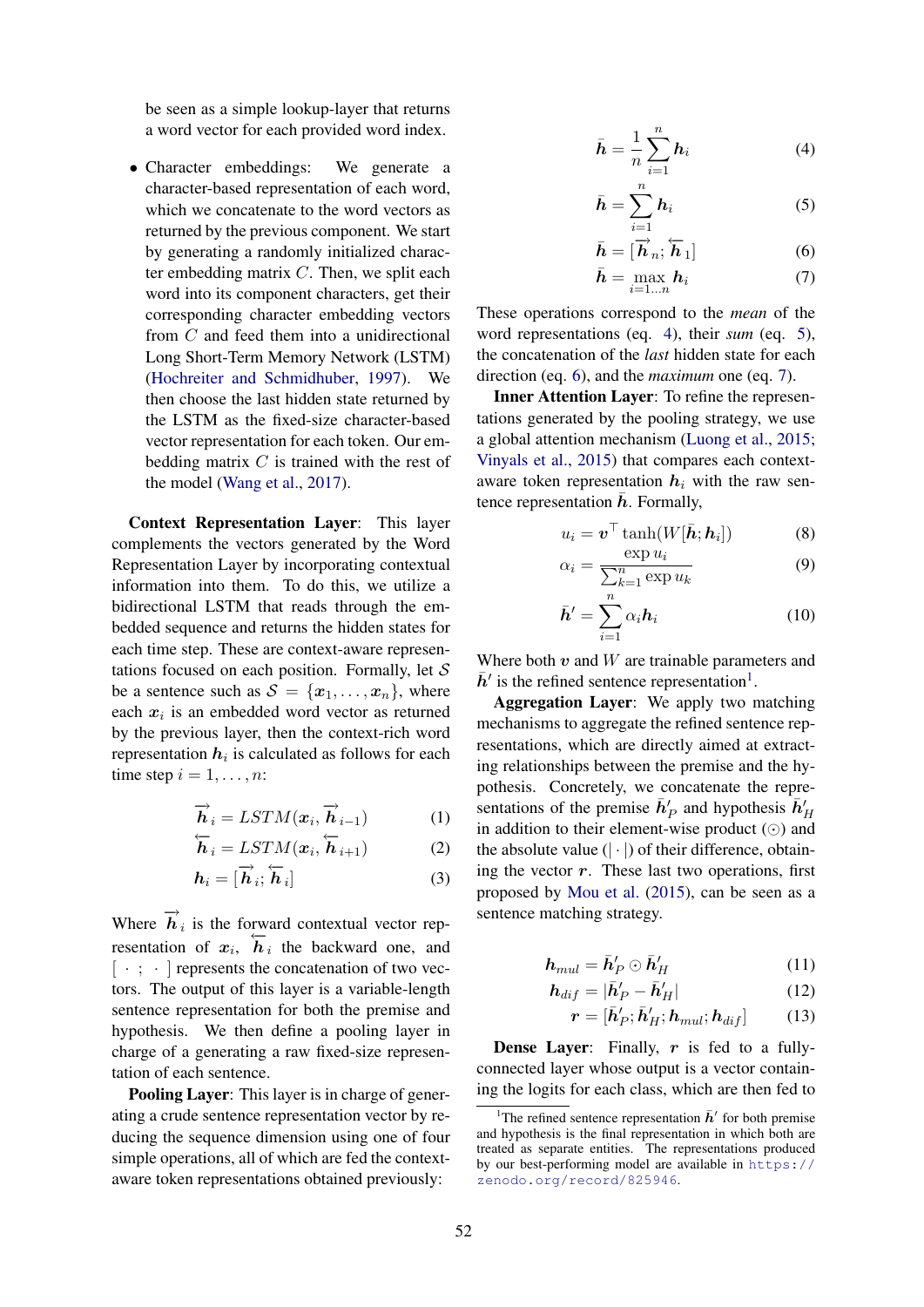a softmax function for obtaining their probability distribution. The class with the highest probability is chosen as the predicted relationship between premise and hypothesis.

## 3 Experiments

To make our results comparable to the baselines reported in the Kaggle platform we randomly sampled 15% of the SNLI corpus (Bowman et al., 2015) and added it to the MultiNLI corpus.

We used the pre-trained 300-dimensional GloVe vectors trained on 840B tokens (Pennington et al., 2014). These embeddings were not fine-tuned during training and unknown word vectors were initialized by randomly sampling from the uniform distribution in  $(-0.05, 0.05)$ .

Each character embedding was initialized as a 20-dimensional vector and the character-level LSTM output dimension was set to 50. The wordlevel LSTM output dimension was set to 300, which means that after concatenating word-level and character-level representations the word vectors for each direction are 350-dimensional (i.e.,  $\boldsymbol{h}_i \in \mathbb{R}^{700}$ ).

For the Inner Attention Layer we defined the parameter  $W$  as a square matrix matching the dimension of the concatenated vector  $[\bar{h}; h_i]$  (i.e.,  $W \in$  $\mathbb{R}^{1400\times1400}$ ), and v as a vector matching the same dimension (i.e.,  $v \in \mathbb{R}^{1400}$ ). Both W and v were initialized by randomly sampling from the uniform distribution on the interval  $(-0.005, 0.005)$ .

The final layer was created as a 3-layer MLP with 2000 hidden units each, and with ReLU activations.

Additionally, we used the Rmsprop optimizer with a learning rate of 0.001. We applied dropout of 0.25 only between the MLP layers of the Dense Layer.

Further, we found out that normalizing the capitalization of words by making all characters lowercase, and transforming numbers into a specific numeric token improved the model's performance while reducing the size of the embedding matrix. We also ignored the sentence pairs with a premise longer than 200 words during training (for improved memory stability), and those without a valid label ("-") both during training and validation.

Since one of the most conceptually important parts of our model was the raw sentence representation created in the Pooling Layer, we used four

different methods for generating it (eqs.  $4 - 7$ ). Results are reported in Table 1.

We also tried using other architectures that rely on some sort of "inner" attention such as the *selfattentive* model proposed by Lin et al. (2017) and the *co-attentive* model by Xiong et al. (2016), but our preliminary results were not promising so we did not invest in fine-tuning them.

All the experiments were repeated without using character-level embeddings (i.e.,  $h_i \in \mathbb{R}^{600}$ ).

## 4 Results

Table 1 presents the results of using different pooling strategies for generating a raw sentence representation vector from the word vectors. We can observe that that both the *mean* method, and picking the last hidden state for both directions performed slightly better than the two other strategies, however at 95% confidence we cannot assert that any of these methods is statistically different from one another.

This could be interpreted as if any of the four methods was good enough for capturing the overall meaning of the sentence, and the heavy lifting was done by the attention mechanism. It would be interesting to test these four strategies without the presence of attention to see whether it really plays an important role in this task or whether the predictive power lies within the sentence matching mechanism.

|      | Method w/o. chars             | w. chars                      |
|------|-------------------------------|-------------------------------|
| mean | $71.3 \pm 1.2$ $71.3 \pm 0.7$ |                               |
| sum  | $70.7 + 1.0$ $70.9 + 0.8$     |                               |
| last |                               | $70.9 \pm 0.6$ $71.0 \pm 1.2$ |
| max  | $70.6 + 1.1$ $71.0 + 1.1$     |                               |

Table 1: Mean matched validation accuracies (%) broken down by type of pooling method and presence or absence of character embeddings. Confidence intervals are calculated at 95% confidence over 10 runs for each method.

Another interesting result, as shown by Table 1 and Table 2, is that the model seemed to be insensitive to the usage of character embeddings, which was surprising because in our experiments with more complex models relying on shared information between premise and hypothesis, such as the one presented by Wang et al. (2017), the usage of character embeddings had a considerable impact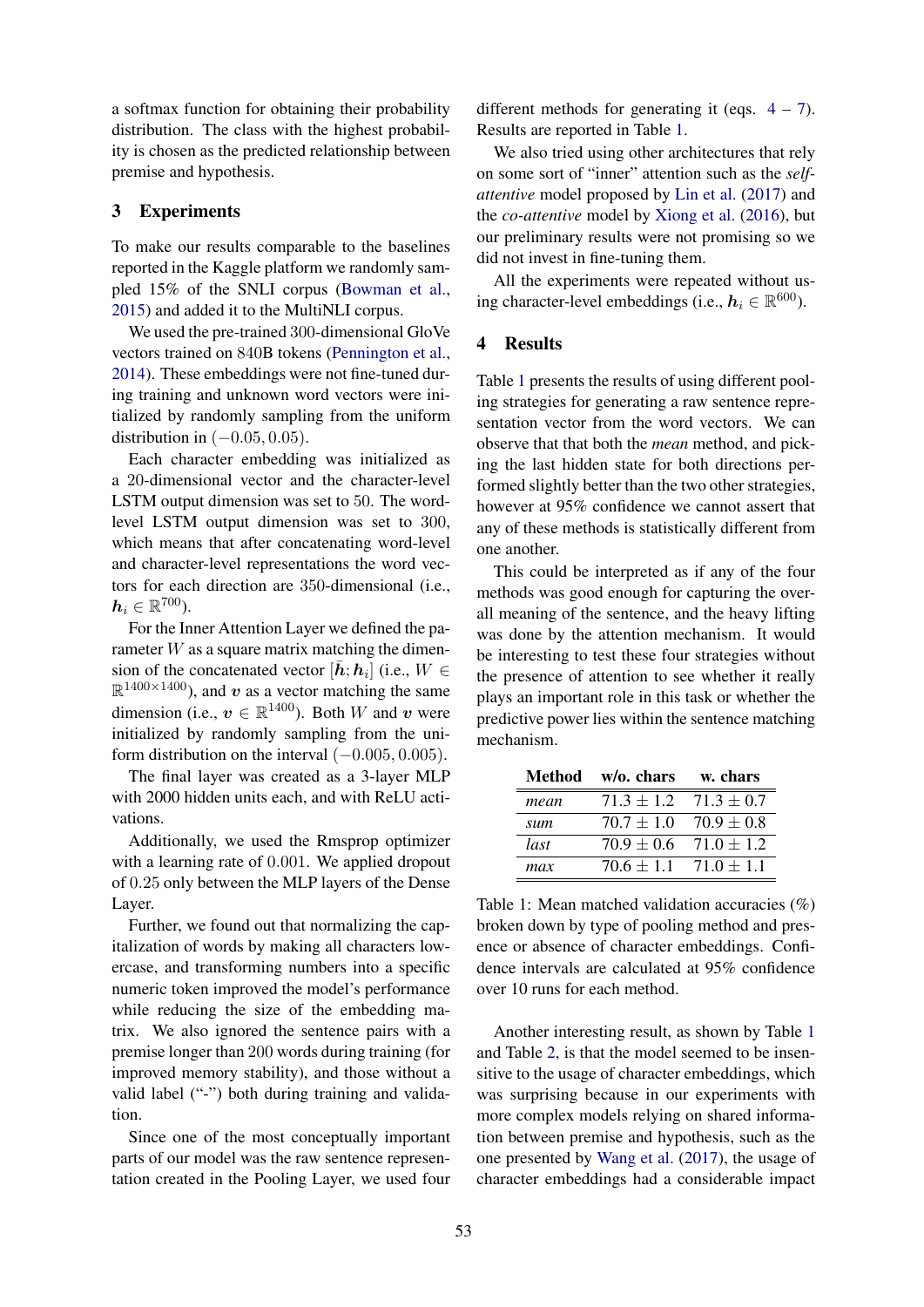|      | Method w/o. chars w. chars |      |  |
|------|----------------------------|------|--|
| mean | 72.3                       | 71.8 |  |
| sum  | 71.6                       | 71.6 |  |
| last | 71.4                       | 72.1 |  |
| max  | 711                        | 71.6 |  |

Table 2: Best matched validation accuracies (%) obtained by each pooling method in presence and absence of character embeddings.

in model performance<sup>2</sup>.

In Table 3 we report the accuracies obtained by our best model in both matched (first 5 genres) and mismatched (last 5 genres) development sets. We can observe that our implementation performed like ESIM overall, however ESIM relies on an attention mechanism that has access to both premise and hypothesis (Chen et al., 2017), while our model's treats each one separately. This supports the notion that inner attention is a powerful concept.

| Genre                   | <b>CBOW</b> | ESIM | <b>InnerAtt</b> |
|-------------------------|-------------|------|-----------------|
| Fiction                 | 67.5        | 73.0 | 73.2            |
| Government              | 67.5        | 74.8 | 75.2            |
| Slate                   | 60.6        | 67.9 | 67.2            |
| Telephone               | 63.7        | 72.2 | 73.0            |
| <b>Travel</b>           | 64.6        | 73.7 | 72.8            |
| 9/11                    | 63.2        | 71.9 | 70.5            |
| Face-to-face            | 66.3        | 71.2 | 74.5            |
| Letters                 | 68.3        | 74.7 | 75.4            |
| Oup                     | 62.8        | 71.7 | 71.5            |
| Verbatim                | 62.7        | 71.9 | 69.5            |
| <b>MultiNLI Overall</b> | 64.7        | 72.2 | 72.3            |

Table 3: Validation accuracies (%) for our best model broken down by genre. Both CBOW and ESIM results are reported as in (Williams et al., 2017).

We picked the best model based on the best validation accuracy score obtained on the matched development set (72.257%). This model is as described in the previous section but without using character embeddings<sup>3</sup>.

In addition, we created an ensemble by training 4 models as described earlier but initialized with different random seeds. The prediction is made by averaging the probability distributions returned

by each model and then picking the class with the highest probability for each example. This improved our best test results, as reported by Kaggle, from 72.057% to 72.247% in the matched evaluation track, and from 72.055% to 72.827% in the mismatched evaluation track.

# 5 Conclusions and Future work

We presented the model used by the team Rivercorners in the 2017 RepEval shared task. Despite being conceptually simple and not relying on shared information between premise and hypothesis for encoding each sentence, nor on tree structures, our implementation achieved results as good as the ESIM model.

As future work we plan to incorporate partof-speech embeddings to our implementation and concatenate them at the same level as we did with the character embeddings. We also plan to use pretrained character embeddings to see whether they have any positive impact on performance.

Additionally, we think we could obtain better results by fine-tuning some hyperparameters such as the character embedding dimensions, the character-level LSTM encoder output dimension, and the Dense Layer architecture.

Further, we would like to see how different types of attention affect the overall performance. For this implementation we used the *concat* scoring scheme (eq. 8), as described by Luong et al. (2015), but there are several others that could provide better results.

Finally, we would like to exploit the structured nature of dependency parse trees by means of recursive neural networks (Tai et al., 2015) to enrich our initial sentence representations.

#### 6 Resources

The code for replicating the results presented in this paper is available in the following link: https://github.com/jabalazs/ repeval\_rivercorners.

#### 7 Acknowledgements

We thank the anonymous reviewers for helping us improve this paper through their feedback.

<sup>2</sup>This type of models were not allowed in this competition which is why we do not report further on them.

<sup>&</sup>lt;sup>3</sup>Without the use of character embeddings, the sentence representations are 600-dimensional.